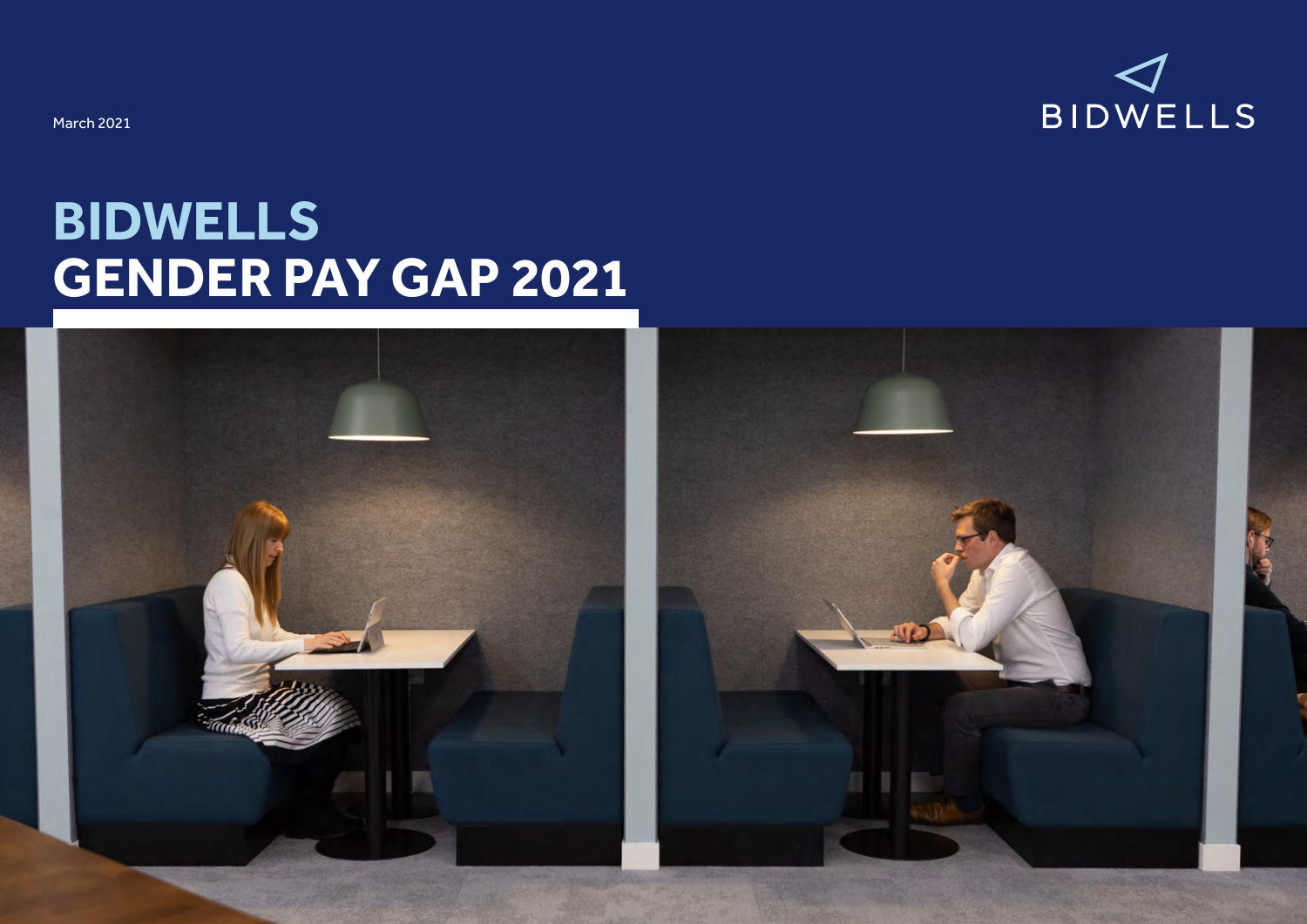### **FOREWORD**

Our mission at Bidwells remains steadfast; to build an organisation which enables all of our people to reach their potential and experience a true sense of belonging at our firm. We intend to foster a more diverse workforce both by focusing on inclusivity within our firm and by working with others in the industry to attract a more balanced future of property professionals. We know that achieving our mission requires commitment, investment and ongoing action.

As we set out in our 2020 gender pay gap report. progressing gender equality remains a huge part of achieving that mission. We have called out gender equality as one of our five core objectives for our diversity, inclusion and belonging programme 'Belong at Bidwells'. We need to ensure that our culture is one which attracts and retains great people of all genders. We also need to continue our work with others in the industry, to create a more equal number of men and women entering the surveying profession in particular.

Our 2021 report shows that our hourly pay gap has increased. There are a number of reasons behind this, but the overriding factor relates to the prevailing trend of senior roles mainly being undertaken by men and support roles mainly being undertaken by women.

Tackling our gender imbalance remains our key focus and we remain committed to an action led approach for addressing this which looks at talent and industry, raising awareness and crucially on development and retention. We are proud of some of the great steps that we have already taken in these areas including introducing a range of family friendly policies and providing new platforms for sharing employees' stories and raising awareness of gender bias.

We were anticipating an increase in our gender pay gap as a result of the measures needed to be taken during Covid-19, but we are now looking positively to the future. We will reinforce our commitment to progress gender equality for the benefit of current and future generations and ultimately seek to close our gender pay gap through our strengthened action plan.



Senior Partner

#### **WHAT IS THE UK GENDER PAY AND BONUS GAP?**

The UK gender pay gap is the difference between the hourly earnings of men and the hourly earnings of women in the Firm. Earnings includes base pay, allowances, and any bonus or other incentivised pay.

The gender **bonus pay gap** is the difference in the bonus pay received by men and women.

All UK companies with over 250 employees are now required to publish annual figures on:

- **•** their median and mean gender pay gap,
- **•** their median and mean gender bonus gap,
- **•** the proportion of men and women receiving bonuses,
- **•** and the proportion of men and women in each quartile of the organisation's pay structure.

#### **What is the 'mean' and 'median'?**

**The mean** is calculated by adding up the total pay of employees and dividing by the number of employees in the list. This calculation is completed separately for men and women. While useful, this 'true average' is easily skewed by a small number of high or low earners. Reporting both mean and median figures provides a more rounded picture of the UK gender pay gap.

**The median** is the number which is in the middle of a ranking of pay from lowest to highest. This is broadly understood to be the best representation of 'typical' pay as **Nick Pettit**<br> **The median** is the number which is in the middle of a<br>
ranking of pay from lowest to highest. This is broadly<br>
understood to be the best representation of 'typical' pay as<br>
extremes of low and high pay do n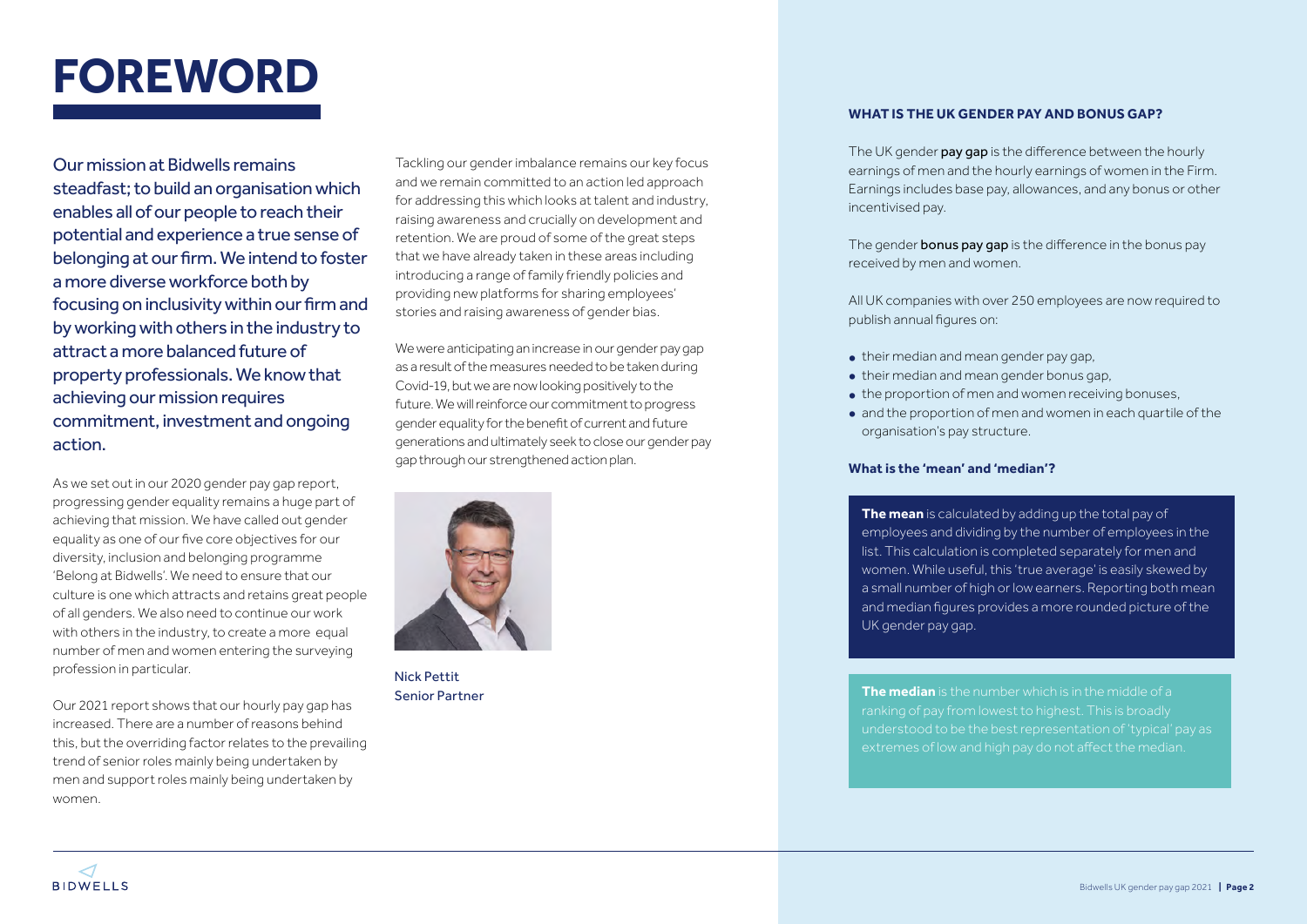### **UNDERSTANDING THE DATA**

#### **The difference between gender pay gap and equal pay**

A gender pay gap is a measure of the difference between the average earnings of men and women (irrespective of roles or seniority). Equal pay is our legal obligation as an employer to give men and women equal pay for equal work.

Our gender pay gap is not a result of equal pay issues, as we have a gender-neutral approach to pay across all levels of our firm. We regularly monitor this to make sure we meet this fundamental legal and moral obligation.

#### **Relevant factors for 2021**

When analysing our gender pay gap data for 2021 and comparing to previous years, it is important to be aware of several factors:

- **•** 2020 was a year like no other, when calculating our results for 2020 guidance stated that those who were on furlough (and therefore not receiving full pay) were to be removed from the analysis relating to hourly pay. 66% of those on furlough were female
- **•** The calculation does not allow you to provide the full-time equivalent amount for bonuses for part-time workers or those who have been on parental leave. In April 2021, 88.5% of part time workers were female. We continue to approve the majority of flexible working requests despite the impact on our gender pay gap

In spite of these factors, we fully acknowledge that our gender imbalance in senior roles is the driving cause of our gender pay gap and we are fully committed to continuing our work to close it as we set out in this report.

# **100%**

**of our employees continue to be eligible for a bonus sharing in our success**

### **Bidwells' gender pay gap 2021**

| Hourly pay gap |     | Apr-21 Apr-20 Apr-19 |       | Apr-18 |
|----------------|-----|----------------------|-------|--------|
| Mean           | 33% | 26.8%                | 33.5% | 25%    |
| Median         | 36% | 27%                  | 32.7% | 3.5%   |

| <b>Bonus pay gap</b> |     |       |       |     |
|----------------------|-----|-------|-------|-----|
| Mean                 | 58% | 69 2% | 56.9% | 65% |
| Median               | 56% | 65.9% | 60%   | 42% |

| $\,$ % Employees receiving a bonus $\,$ |     |       |       |     |  |  |  |
|-----------------------------------------|-----|-------|-------|-----|--|--|--|
| Men                                     | 94% | 93.8% | 92.3% | 94% |  |  |  |
| Women                                   | 93% | 94.2% | 872%  | 94% |  |  |  |

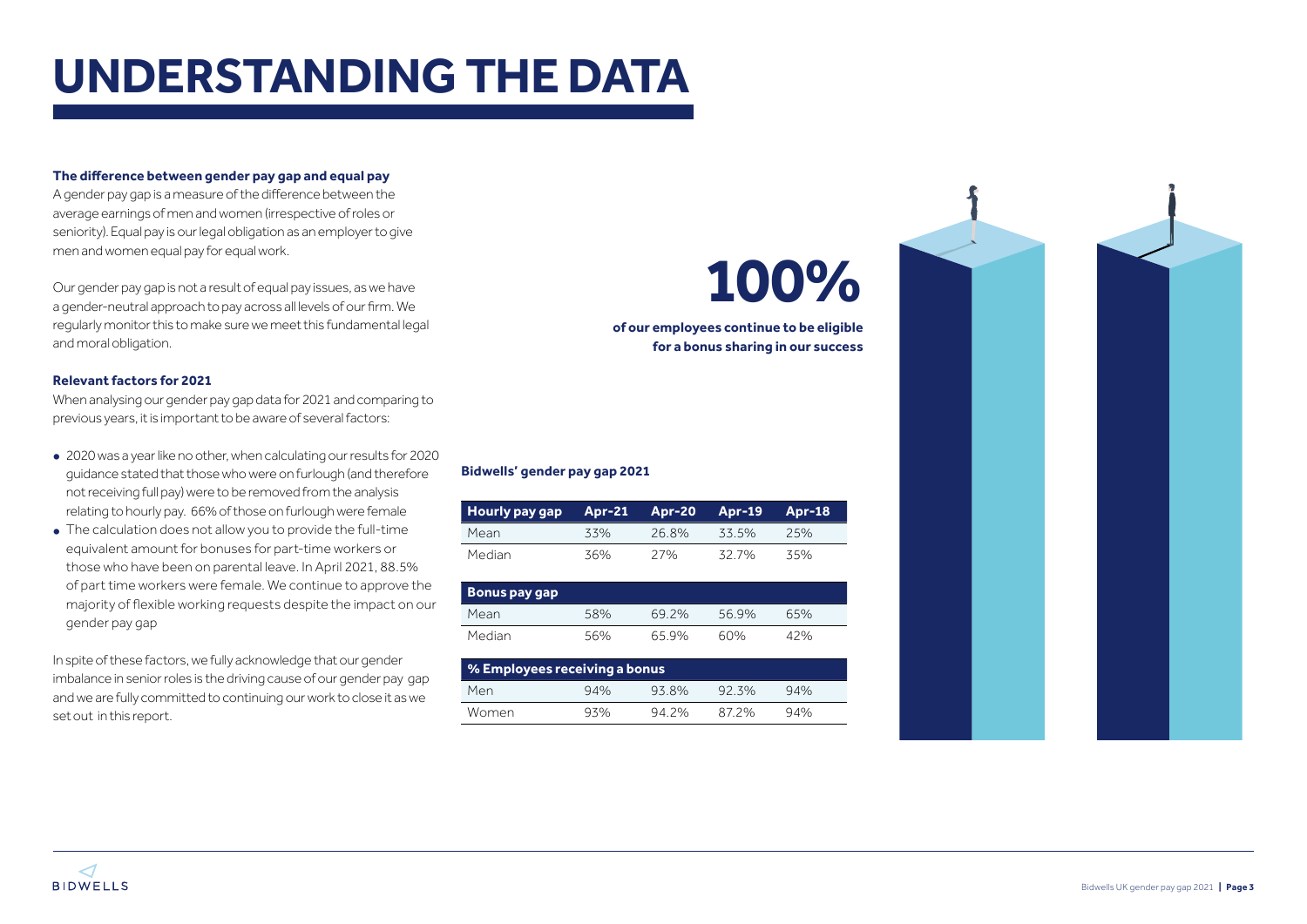### **UNDERSTANDING THE DATA**

#### **What's driving our numbers**

The 2021 figures show an increase for our mean hourly pay gap of 6% from 2020. We were anticipating an increase from 2020 as we returned to being able to use more representative payroll data, but recognise this also exceeds some previous years. We believe this was influenced by the requirement for bonus payments paid in the pay period to be included in the hourly pay rate, we paid most of our partner bonuses in this period but had already paid most employee bonuses earlier in the year. The lack of women in senior roles remains the main driver behind our gender pay gap. When comparing our pay quartiles, with the number of men and women in different role types, there is a clear correlation; 77.5% of our top pay quartile is men and 72.5% percent of our lower quartile are women. Corresponding with this; 84.6% of partner roles were undertaken by men and 73% of graduate, apprentice and support roles were undertaken by women in April 2021.

We still believe that this is largely because of the lack of women historically entering surveying professions, currently only 16% of UK chartered surveyors are female (RICS, 2021). However, we continue to recognise that not every woman has felt able to reach their full potential. Furthermore we know that women have been disproportionately affected by the pandemic, with more women than men being furloughed and often taking on more of the burden of unpaid domestic work. Tackling these factors, alongside progressing the number of women entering the industry, remains our key focus. We have set out some of the actions we are taking to approach this over the next two pages.

We are delighted to confirm all of our employees continue to be eligible to receive a bonus sharing in our success, with the first one normally paid within 12 months of joining. Furthermore we are pleased that our bonus pay gap reduced in 2021. Our bonus gap is a result of greater variable pay at more senior levels and within agency roles, which are predominantly occupied by men, we will continue to tackle this imbalance with our action plan.

#### **Men and women by pay quartile April 2021**

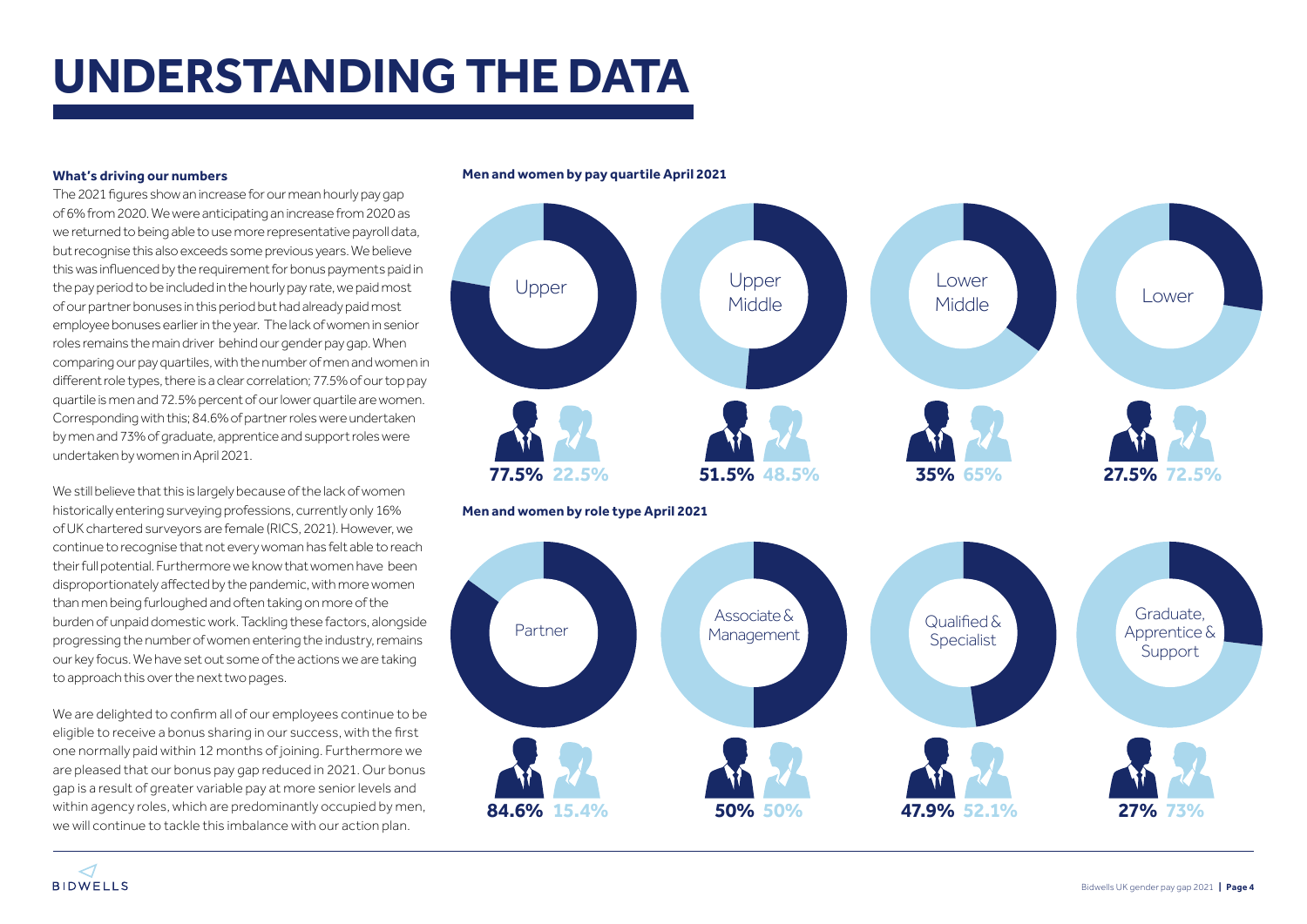# **WHAT WE ARE ALREADY DOING TO CLOSE THE GAP**

We remain committed to progressing diversity, inclusion and belonging (DIB) at Bidwells and are specifically committed to closing our gender pay gap. Here are some of the actions that we have already taken:

#### **Development and retention**

- **•** We are pleased to see the number of women promoted to partner roles in 2022 increase more than two fold, compared to the rolling average of the previous four years
- **•** We continue to ensure that our promotion decisions are objective, this includes a roundtable to discuss nominations; acting as an opportunity to challenge unconscious bias and the requirement for diverse interview panels
- **•** We have gained a better understanding of how all people in our organisation are feeling about inclusion and belonging through our Belong at Bidwells Survey. This has shaped our strategy moving forwards
- **•** We have also surveyed our women on or who have recently returned from maternity leave to understand what improvements we can make in supporting new and expectant mothers
- **•** We have introduced a number of advisory groups to our divisional boards, ensuring that these have a sound representation of women
- **•** We have focused significantly on moving our culture and style of working over the past five years to one of agile working; where employees are empowered to undertake work tasks in the most effective locations and at the most effective times, rather than needing to centre their lives around office presenteeism. We believe this approach has a positive impact on the inclusion of our employees
- **•** We continue to offer a generous holiday entitlement with the option to purchase up to a week of extra leave each year
- **•** We continue to approve flexible working wherever possible, in

**BIDWELLS** 

the past 12 months we have approved the majority of flexible working requests and have made this a day one right for all of our employees (ahead of the government's change in legislation)

- **•** Our BDeveloped programme benefits all of our people with access to mentoring, financial, management and business development training as well as twice monthly CPD sessions. Our CPD sessions are now virtual and recorded to allow people to watch anytime, anywhere. We now also rotate the timing of the live event to enable part time employees more opportunity to access the live training
- **•** We continue to advocate for women's health issues through our wellbeing programme, BWell

#### **Engagement and awareness**

- **•** We have made a conscious effort to highlight the challenges faced by women in the industry through open discussions at our conferences, partners meetings and through our coffee break series
- **•** We are pleased to have become a member of Inclusive Employers. As a member, we have access to expert inclusion and diversity advice as well as an extensive bank of tools, resources and training
- We have recently held workshops on breaking gender bias as part of our work to mark International Women's Day
- **•** We have held firmwide training on Unconscious Bias
- **•** We have introduced a menopause policy and a library of information on our BWell Hub
- **•** We have enhanced our maternity, paternity and other parental leave policies and pay
- **•** We have introduced a fertility leave process to provide paid time off for those going through treatment
- **•** We have introduced a pregnancy loss policy

#### **Talent and industry**

- **•** In order to promote careers in property to women and girls as well as men and boys we maintain close relationships with local schools and colleges and universities, with regular participation in careers events
- **•** Furthermore work experience has been limited over the pandemic we look forward to reintroducing this across our firm including hosting formal schemes in our Rural and Scotland divisions
- **•** We are an active employer of both graduates and apprentices; we currently have 22 apprentices and 40 graduates in our business
- **•** We are pleased to have a near 50/50 split of male and female graduates and apprentices
- **•** We have committed to the NLA Diverse Leaders Pledge, to help make the built environment sector more representative through recruitment, progression and advocacy
- **•** We are delighted to have joined Real Estate Balance in their campaign for a more balanced and inclusive property sector

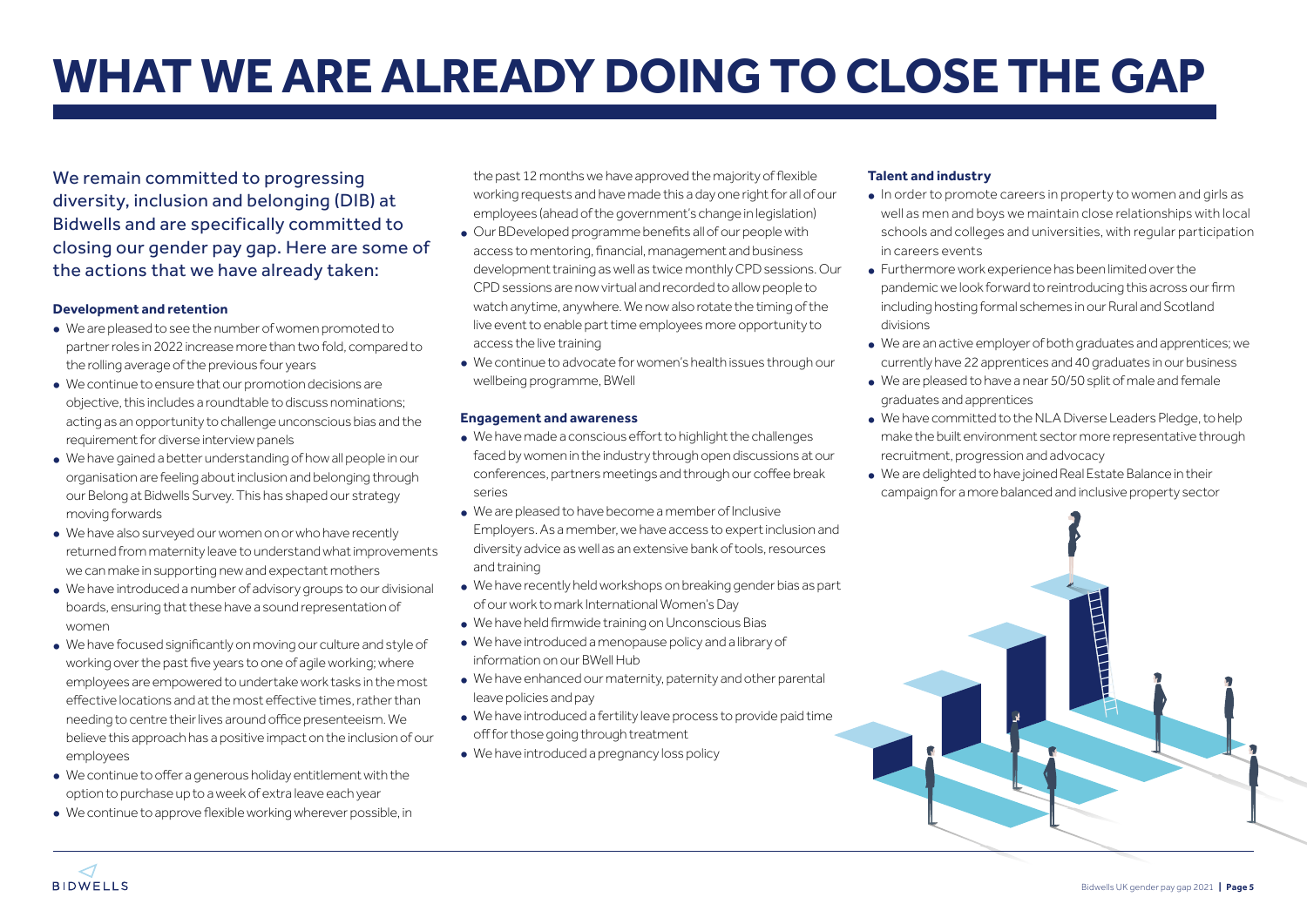### **WE CONTINUE TO DO MORE, THESE ARE OUR PLANS**

As we have always said, our gender pay gap is a result of the gender imbalance in our structure, with the majority of our senior roles being undertaken by men and the majority of our support roles being undertaken by women. We know that the only way to close our gender pay gap is to address this.

We remain committed to actions over words. Therefore, as part of our diversity, inclusion and belonging programme; Belong at Bidwells, we are committed to a programme of actions to progress gender equality through a focus on retention, progression and future talent.

We have called out Progressing Gender Equality as one of our five core objectives. These are some of our key actions to deliver on that objective:

#### **Development and retention**

- **•** We will continue to use the data collected from our Belong at Bidwells survey and other employee sources to drive our action plan
- **•** Improving the availability of employee networks across the firm, including the introduction of our emerging professionals' network and DIB champions
- **•** We will introduce an improved support programme for mothers returning to the workplace after maternity leave based on the feedback from our maternity leave feedback survey
- **•** We will continue to advocate for and improve the support provided for women experiencing symptoms of the menopause
- **•** We are introducing mentoring on a needs basis for women within our talent pipeline.
- **•** We will bolster our training programme around breaking gender bias



#### **Talent and industry**

- **•** We are pleased to have joined Real Estate Balance, a campaigning organisation working to improve diversity and inclusion in the real estate industry. We have a pool of eight key individuals in the business to advocate for REB and our incoming Senior Partner has committed to their 10 CEO commitments
- **•** We will continue to offer all roles where possible as suitable for flexible working, in order to encourage applications from women; 87% of part time workers in the UK are female
- **•** We will introduce specialist software to reduce gendered language and help remove bias in our job adverts
- **•** Introducing inclusive recruitment training to all hiring managers
- **•** We will work with specialist partners to engage with young people from a variety of socioeconomic backgrounds, to support a more balanced group of people entering the property sector

#### **Engagement and awareness**

- We will continue to raise awareness of the challenges faced by women in the industry through employee led story telling
- **•** Widening our training programme on diversity, inclusion and belonging which will be mandatory for all employees
- **•** Working with our boards to progress inclusive leadership and decision making
- **•** We will better promote all of our family leave policies including shared parental leave and paternity leave to tackle perceptions around the roles of mothers and fathers